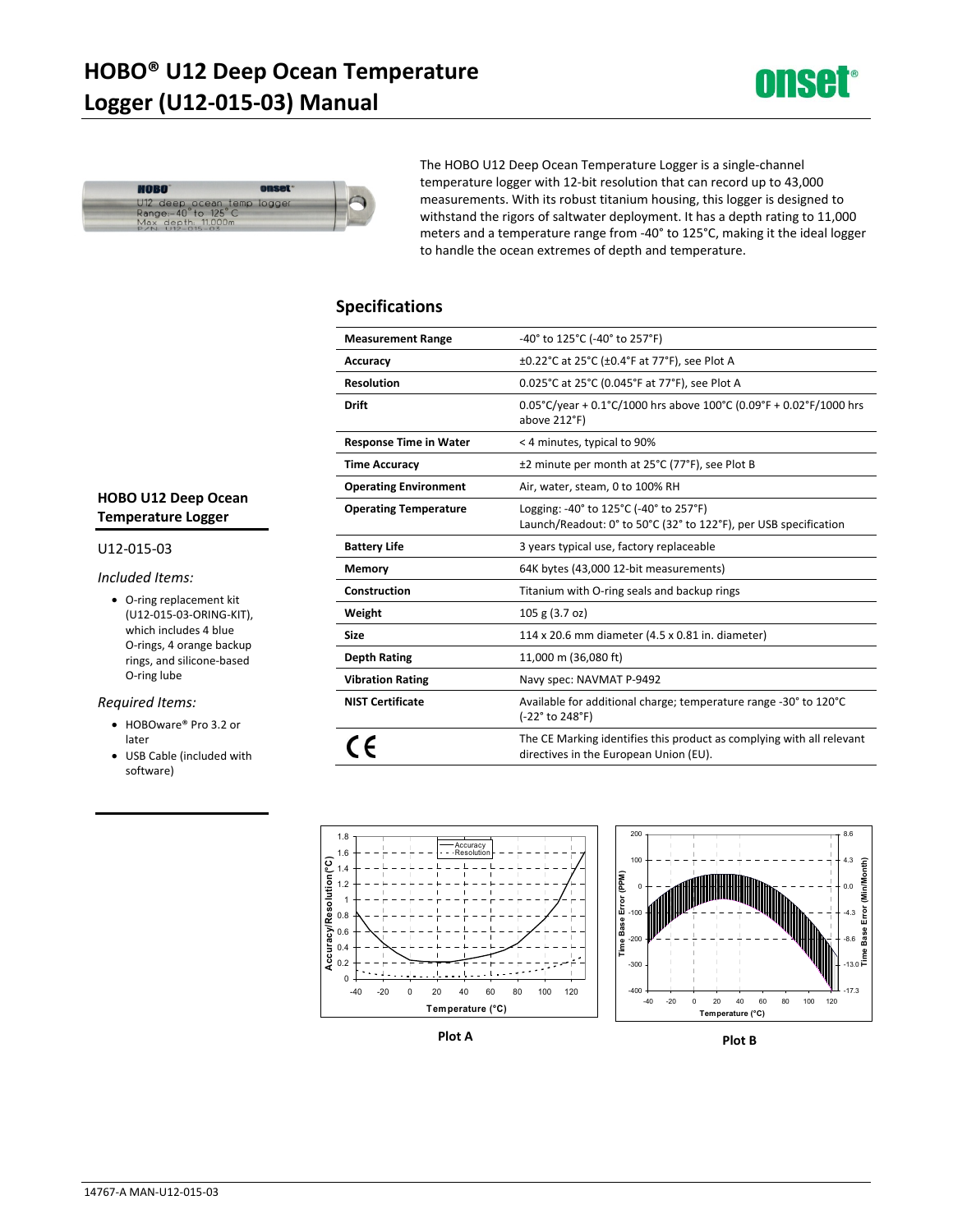# **Connecting the Logger**

To launch or read out the logger, use the USB cable supplied with HOBOware to connect to the computer.

- 1. Remove the titanium end-cap from the logger by turning it counter-clockwise. If the cap is difficult to turn, place the stem of a small screwdriver through the hole in the end-cap for better leverage.
- 2. Plug the large end of the cable into a USB port on the computer, and the small end into the logger as shown in the following diagram.



- 3. If the logger has never been connected to the computer before, it may take a few seconds for the new hardware to be detected.
- 4. Open HOBOware and click the Launch icon on the toolbar to set up the logger. Refer to the HOBOware Help for additional details on launching.
- 5. After the logger has started logging, you can read it out while it continues to log, stop it manually with the software, or let it record data until the memory is full. Refer to the HOBOware Help for more details.
- 6. After the logger is disconnected, reinstall the end-cap. To install the end-cap, press it in until it snaps in place with only the second set of O-rings showing, and then screw the end-cap into the logger housing. The end-cap must be securely in place with no visible gap between the housing and the end-cap.

**Note:** Before opening the end-cap for read out, make sure that the logger is clean and dry. The logger should always be capped when it is not connected to a computer.

**Important:** USB communications may not function properly at temperatures below 0°C (32°F) or above 50°C (122°F).

# **Sample and Internal Event Logging**

The logger can record two types of data: samples and internal events. Samples are the sensor measurements recorded at each logging interval (for example, the temperature every minute). Internal events are independent occurrences triggered by a logger activity. Examples of events recorded asynchronously during deployment include when the logger is connected to the host, when the battery is low, and the end of a datafile once the logger is stopped. The logger stores 64K of data, and can record up to 43,000 samples.

# **Mounting**

Use the 6.4 mm (0.25 in.) diameter hole in the end-cap to secure the logger to an object.

# **Battery Information**

Expected battery life varies based on the temperature and the frequency at which the logger is recording data (the logging interval). With no more than 60 minutes of operation at 125°C (257°F) per day, a new battery will typically last approximately three years with logging intervals greater than one minute. Deployments in extremely cold or hot temperatures or logging intervals faster than one minute will significantly reduce battery life.

The logger has the ability to report and log its own battery voltage. If the battery falls below 3.1 V, the logger will record a "bad battery" event in the datafile. If the datafile contains "bad battery" events, or if logged battery voltage repeatedly falls below 3.3 V, the battery is failing and the logger should be returned to Onset for battery replacement.

Do not attempt to replace the battery. If the battery needs to be replaced, contact Onset or an Onset Authorized Dealer for factory replacement battery service.

**WARNING:** Do not cut open, incinerate, heat above 150°C (302°F), or recharge the lithium battery. The battery may explode if the logger is exposed to extreme heat or conditions that could damage or destroy the battery case. Do not dispose of the logger or battery in fire. Do not expose the contents of the battery to water. Dispose of the battery according to local regulations for lithium batteries.

# **Care and maintenance of the logger**

The logger can be permanently damaged by internal corrosion from condensation or foreign matter entering the case. The logger is shipped with installed Resilon™ O-rings and backup rings. The logger electronics depend on the integrity of the O-ring/backup ring seal